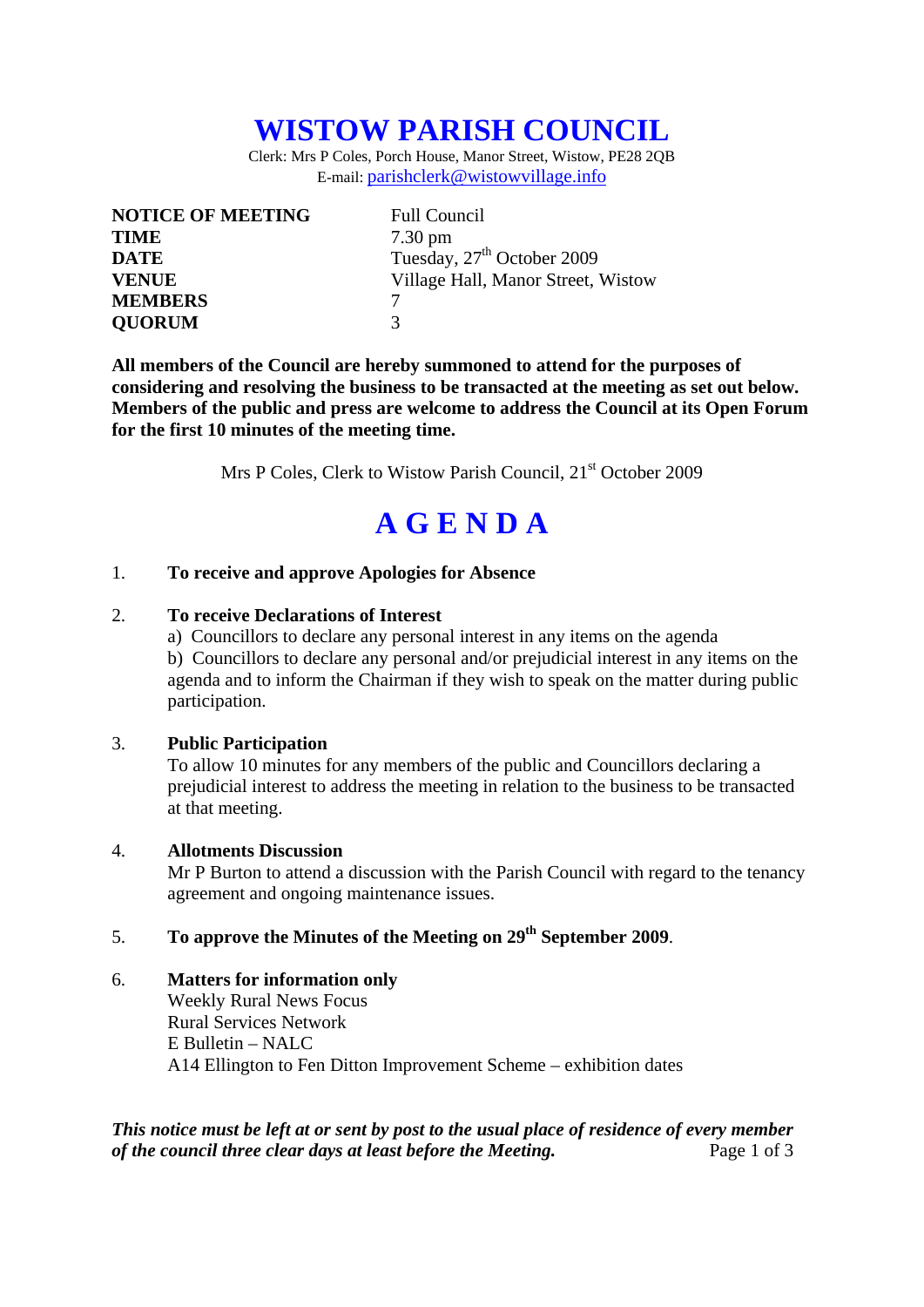### Page 2

6. HDC Core Strategy Adoption Statement – where available to view Changes to Stagecoach Services CGM brochure Glasdons Brochure

# 7. **Community Liaison Officer**

Any Police or Crime issues to be discussed?

# 8. **To receive reports from County and District Councillors**

Mr V Lucas Mr P Bucknell Mr P Ward

# 9. **Finance**

a) to approve the Financial Statement b) to approve payment of outstanding amounts : Lee Gray – grass cutting invoice not yet received Mrs P Coles – September salary (rates as per minute no. 13 of the meeting dated the 28th April 2009) £218.57 Ray Burton Services – hedge cutting at playground £190.00 Wicksteed Leisure – see saw seats  $£109.83$ c) to review cash flow and resolve anticipated issues d) Precept discussion

# 10. **Correspondence**

Cooption of independent members to scrutiny panels (HDC) Planning advice notes and other matters Electoral review – hard copy Future Cambridgeshire – Response on the Regional Strategy

# 11. **To consider any Planning Applications received**

0901265TREE – Crown reduction, 5 Parsonage Street, Wistow

# 12. **BT Adopt your Phone Box**

To consider and decide on feasibility, maintenance and insurance implications of adopting our Phone Box in Church Street for £1.

# 13. **Parish Plan Action Plan Working Parties Feedback and Updates**

| a- Traffic and Road Issues | Ms Rice/Ms Robinson/Mr Carter |
|----------------------------|-------------------------------|
| b-Litter                   | Ms Robinson                   |
| c- Countryside             | Mr Cook                       |
| d-Leisure facilities       | Dr Farrar/Mr Williams         |
| e- Village Hall            | Mr Leigh/Mr Cook              |
|                            |                               |

*This notice must be left at or sent by post to the usual place of residence of every member of the council three clear days at least before the Meeting.* Page 2 of 3